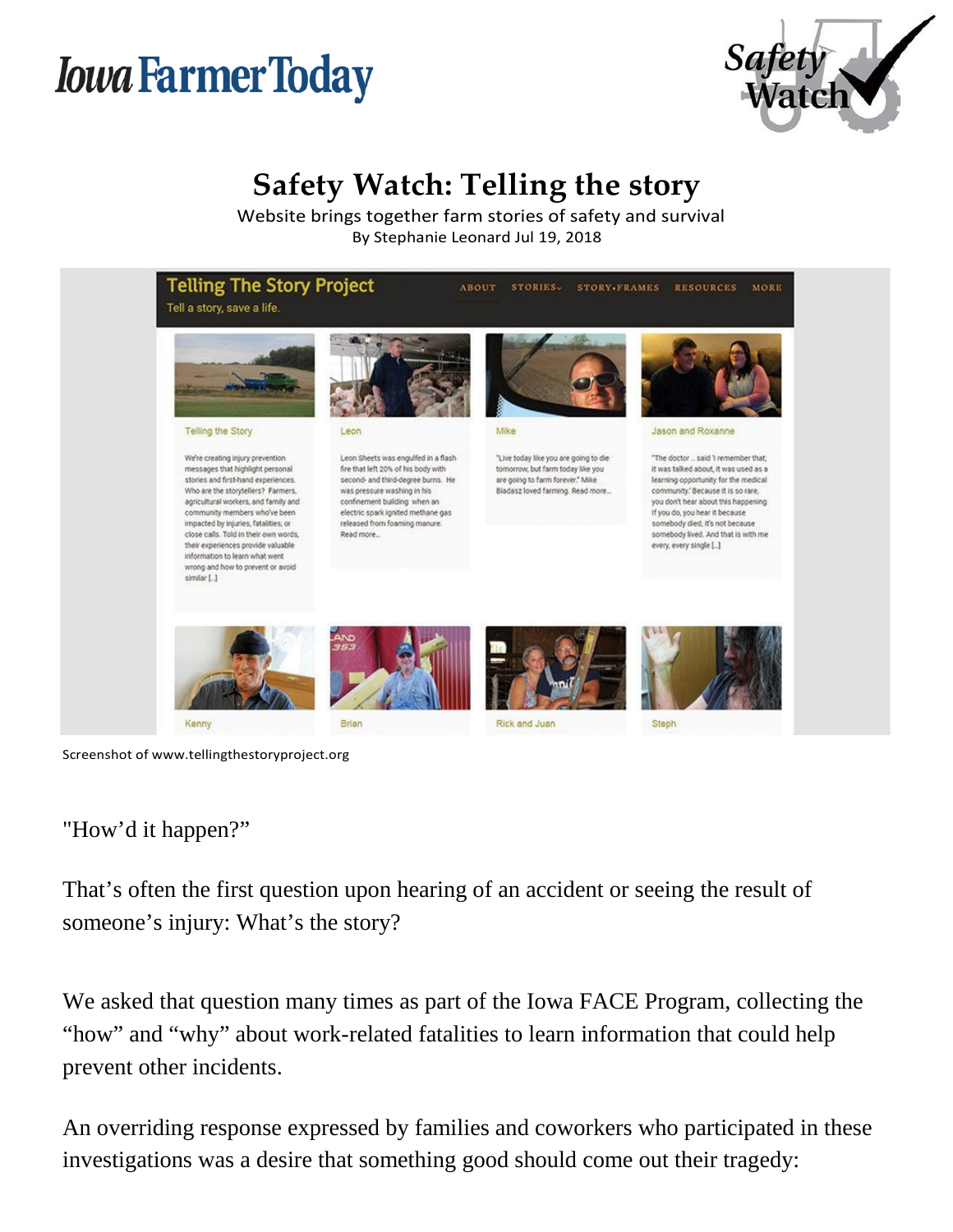"We don't want anybody else to go through what we went through."

"If my experience might help just one person not get hurt, I'll participate."

#### **Personal accounts**

Farmers tell me they want to know the facts when they learn about an accident or death. Was it an equipment issue? Human error? Preventable? Could it happen to them?

We're learning those answers and hearing the same motivation to help others from farmers who are sharing personal stories of injuries, close calls and fatalities through Telling the Story Project, a new collaboration among regional Agricultural Safety and Health Centers that includes the University of Iowa's Great Plains Center and our partners at the Central States Center (University of Nebraska Medical Center) and the Upper Midwest Center (University of Minnesota).

In their own words, the storytellers give a close-up, honest look at the "how" and "why" of what went wrong and the impact of an incident, even months or years later.

Their accounts contain insightful lessons others can use to recognize unsafe situations. The storytellers are safety advocates, explaining changes they've made for safer work.

When you learn their story, you relate to them personally. You might imagine yourself or someone you care about having their experiences. Their multi-media stories are [housed at www.tellingthestoryproject.org.](http://www.tellingthestoryproject.org/)

The website also has topical resources with prevention recommendations and a page with anecdotes in cartoon format, inspired and created by Rick Friday, one of our storytellers. We've included links to multimedia personal stories with safety messages that were created by others.

Our initial stories are about manure gases, equipment-related accidents, falls and working after injuries. Some address unrecognized hazards, while others are about common, overlooked hazards, working alone or taking a shortcut.

Several have appeared in Safety Watch, thanks to the supportive interest of this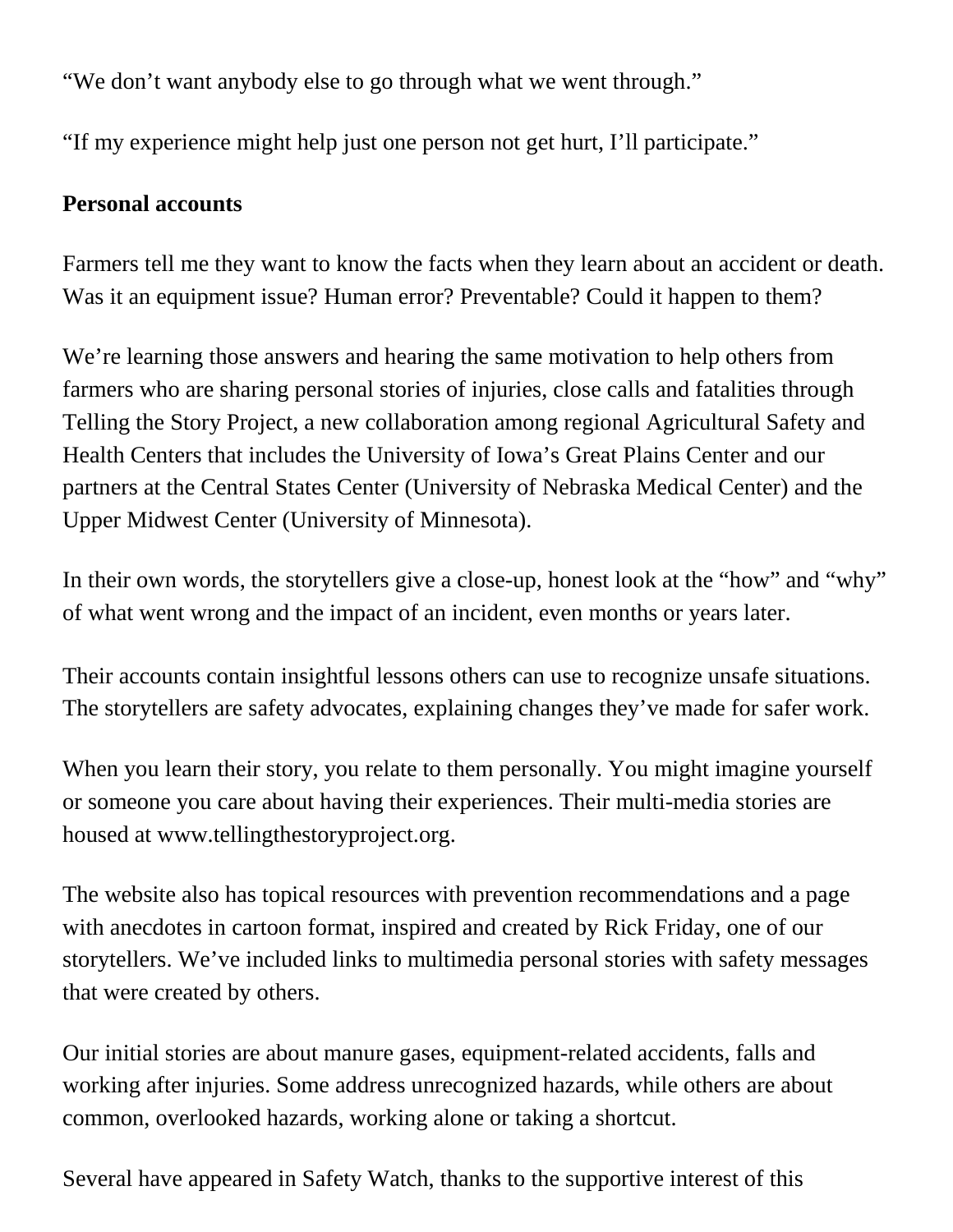publication.

Mike Biadasz died after he was exposed to hydrogen sulfide (H2S) gas while agitating manure at an outdoor lagoon in Wisconsin. Mike's death was the first known case of a H2S fatality occurring in an open pumping environment. His family's campaign raises awareness about the hazard, promotes use of gas monitors and increases farm safety education opportunities locally in Wisconsin.

Jason and Roxanne Fevold tell about their tractor date that turned into a nightmare when Roxanne discovered Jason unconscious inside a swine nursery building. Jason is a rare survivor of H2S exposure. Their experience could easily have resulted in a multiple fatalities.

Kenny Patterson crawled for hours on his arms and elbows after his ATV dipped in a hidden cattle rut and rolled over him, breaking his thigh bone. Patterson's determination and hindsight are part of a remarkable survivor story.

Brian Egel describes an auger entanglement that amputated his left arm when he was eight. He and his wife, Pam, talk about how this affects his risk for other injuries, and how he proactively factors safety considerations into his work practices and farm.

Leon Sheets was severely burned in an explosion and flash fire while he was pressure washing his confinement building. He warns about foaming manure, pit gases, fire risks and responsibilities toward young employees.

It's been a privilege to work with the individuals who've generously shared their stories. They tell us that sharing their story to help others is a positive experience.

### **Use the stories**

The stories are written for everyone, but especially for farmers and their families, classes and the media. To date, the stories have appeared in print publications, online and social media, and have been used in an ag safety course.

They've prompted correspondence from readers, support for the storytellers and sharing of similar incidents. We've seen stories beget more stories.